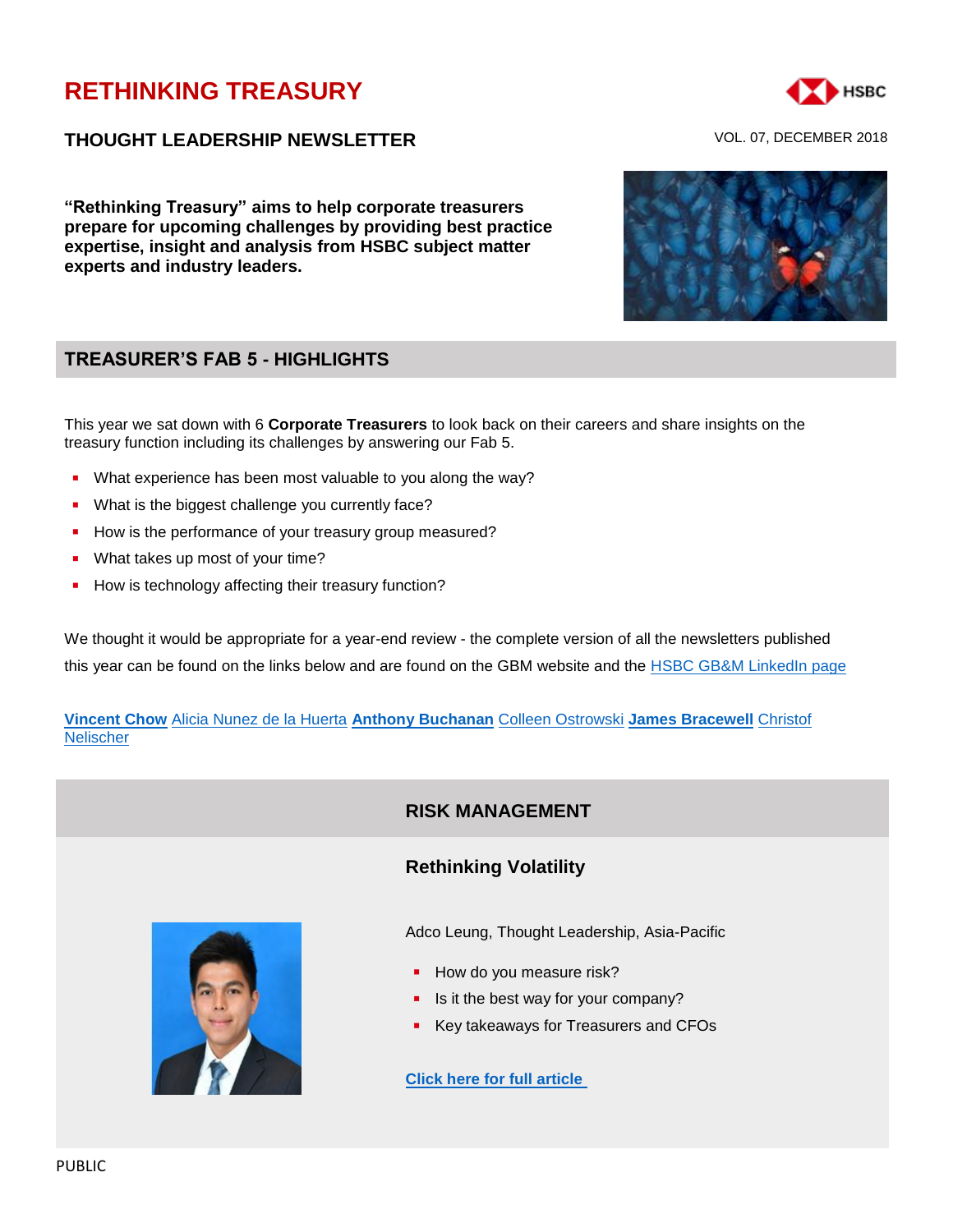### **BREXIT**



# **The Brexit Saga Continues– is your company prepared for Episode II?**

Holger Zeuner, Thought Leadership, EMEA

- **What does your Brexit risk scorecard look like?**
- **Treasurers play a key role as their decisions can assure the** hedging strategy reduces the overall financial impact
- **Three underlying factors to consider**

#### **[Click here for full article](https://www.gbm.hsbc.com/insights/markets/the-brexit-saga-continues)**

# **US TAX REFORM – PART 1**



# **US Tax Reform a Year Later: Corporate Responses**

Julie Bennett, Head of Thought Leadership, Americas

- **Determining provisions on investment, capital structure and risk** management is a common challenge for companies
- We review actions companies have taken in response to some of the key changes in the treatment of overseas earnings

**[Click here for full article](https://www.gbm.hsbc.com/insights/markets/us-tax-reform-a-year-later)**